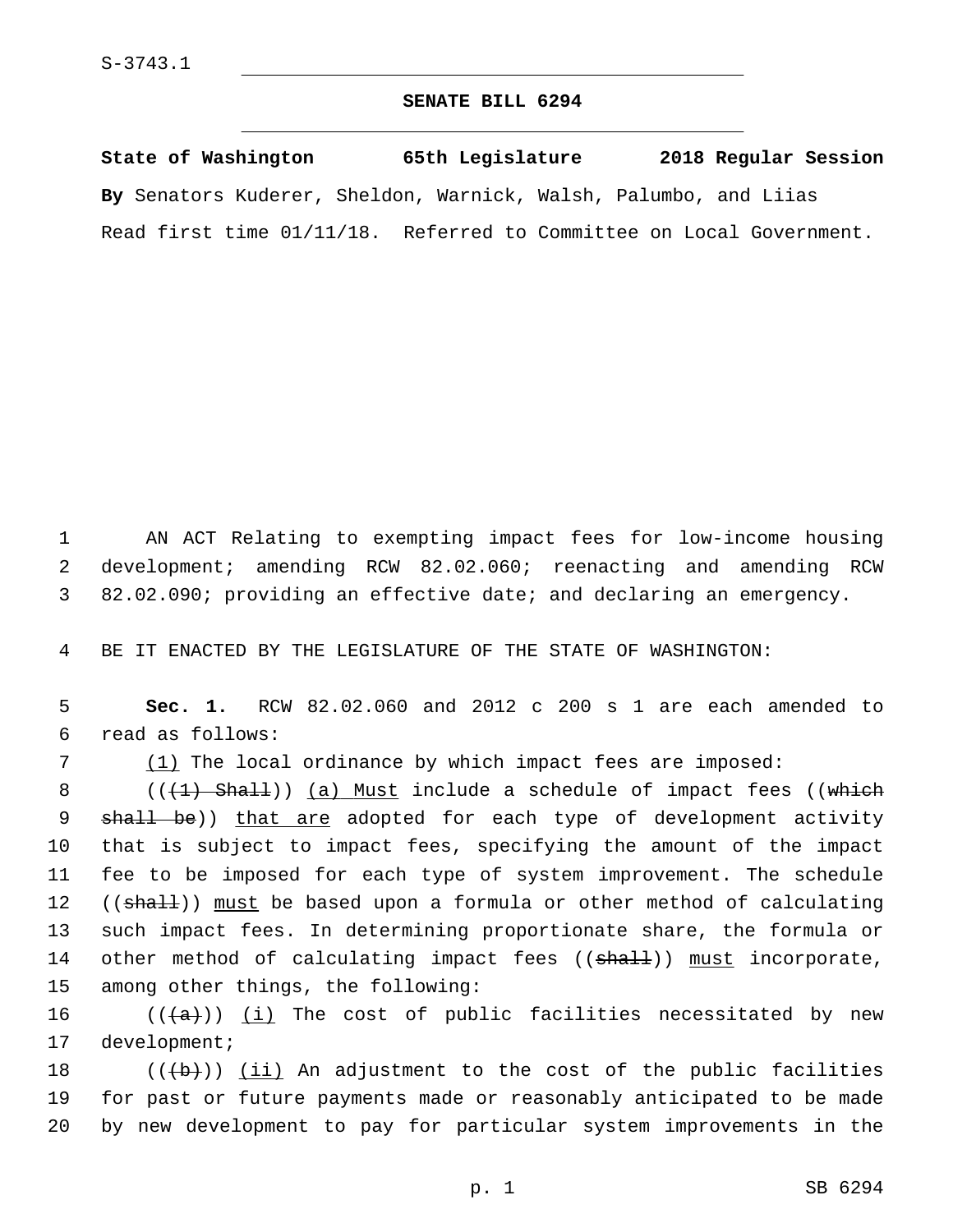1 form of user fees, debt service payments, taxes, or other payments 2 earmarked for or proratable to the particular system improvement;

 $3$  (( $\left(\frac{1}{1} \text{ i} \text{ i}\right)$ ) (iii) The availability of other means of funding public 4 facility improvements;

 $5$  (( $\overline{(d)}}$ )) (iv) The cost of existing public facilities improvements; 6 and

 $7$  (( $\left(\frac{1}{e}\right)$ ) (v) The methods by which public facilities improvements 8 were financed;

9  $((+2))$   $(b)$  May provide an exemption for ((low-income housing, 10 and other)) development activities with broad public purposes, from 11 these impact fees, provided that the impact fees for such development 12 activity ((shall be)) are paid from public funds other than impact 13 fee accounts;

 $((+3+))$   $(c)$  May provide an exemption from impact fees for low-15 income housing((- Local governments that grant exemptions for low- income housing under this subsection (3) may either: Grant a partial exemption of not more than eighty percent of impact fees, in which case there is no explicit requirement to pay the exempted portion of 19 the fee from public funds other than impact fee accounts; or provide 20 a full waiver, in which case the remaining percentage of the exempted 21 fee must be paid from public funds other than impact fee accounts. An exemption for low-income housing granted under subsection (2) of this 23 section or)) up to one hundred percent of impact fees, with no 24 explicit requirement to pay the exempted portion of the fee from public funds other than impact fee accounts. An exemption for low-26 income housing granted under this subsection  $((+3))$   $(1)(c)$  must be conditioned upon requiring the developer to record a covenant that, except as provided otherwise by this subsection, prohibits using the property for any purpose other than for low-income housing. At a minimum, the covenant must address price restrictions and household income limits for the low-income housing, unless used as a shelter 32 for people experiencing homelessness, and that if the property is converted to a use other than for low-income housing, the property owner must pay the applicable impact fees in effect at the time of conversion. Covenants required by this subsection must be recorded with the applicable county auditor or recording officer. A local 37 government granting an exemption under ((subsection (2) of this 38 section or)) this subsection  $((+3))$   $(1)(c)$  for low-income housing may not collect revenue lost through granting an exemption by increasing impact fees unrelated to the exemption. A school district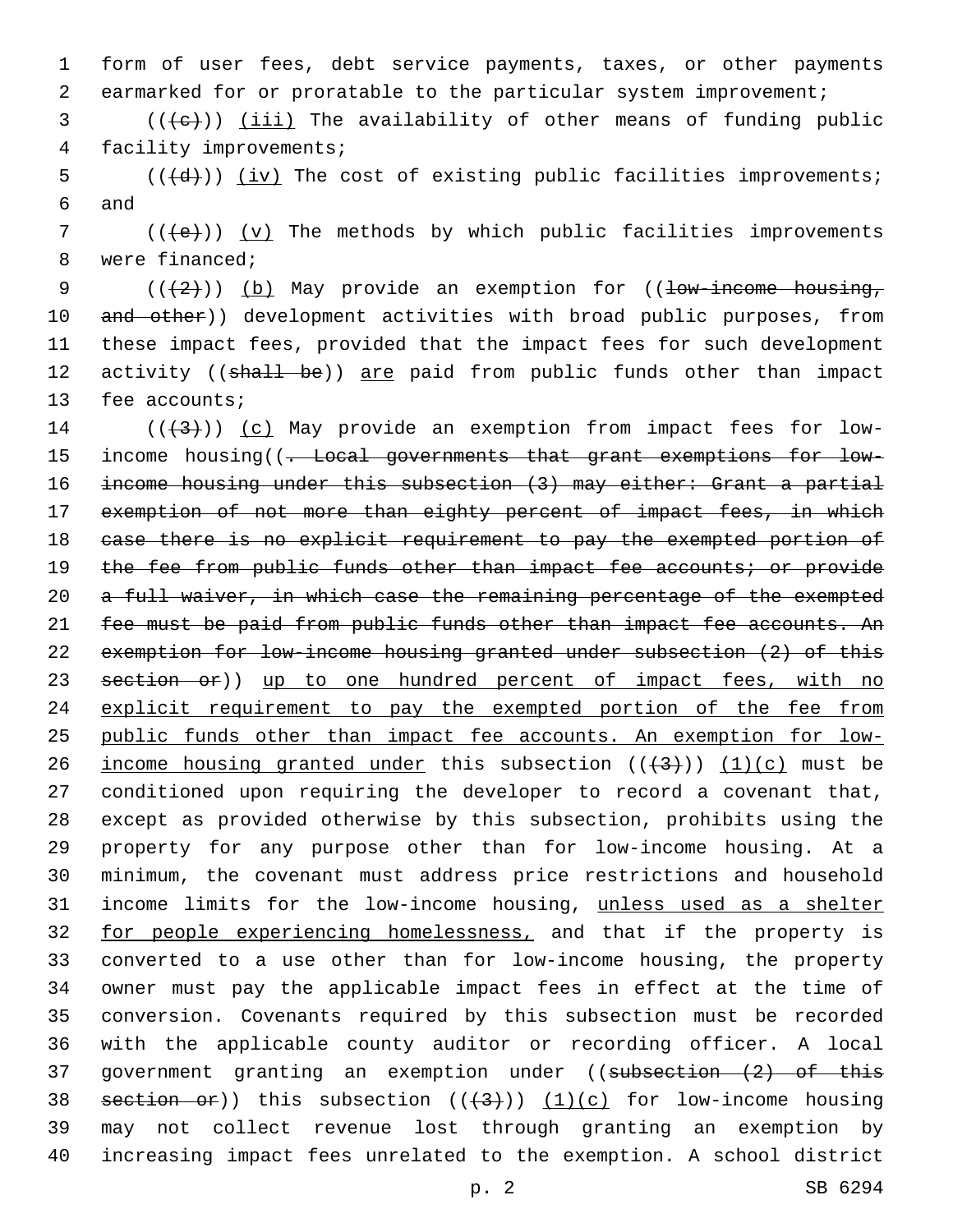1 who receives school impact fees must approve any exemption under 2 ((subsection  $(2)$  of this section or)) this subsection  $((3+))$   $(1)(c)$ ;

 (((4) Shall)) (d) Must provide a credit for the value of any dedication of land for, improvement to, or new construction of any system improvements provided by the developer, to facilities that are identified in the capital facilities plan and that are required by the county, city, or town as a condition of approving the development 8 activity;

9 (( $(5)$  Shall)) (e) Must allow the county, city, or town imposing 10 the impact fees to adjust the standard impact fee at the time the fee 11 is imposed to consider unusual circumstances in specific cases to 12 ensure that impact fees are imposed fairly;

13 (((6) Shall)) (f) Must include a provision for calculating the 14 amount of the fee to be imposed on a particular development that 15 permits consideration of studies and data submitted by the developer 16 to adjust the amount of the fee;

17 (((+7) Shall)) (g) Must establish one or more reasonable service 18 areas within which it  $((sha1))$  calculates and imposes impact fees 19 for various land use categories per unit of development; and

20  $((+8))$  (h) May provide for the imposition of an impact fee for 21 system improvement costs previously incurred by a county, city, or 22 town to the extent that new growth and development will be served by 23 the previously constructed improvements provided such fee ((shall)) 24 may not be imposed to make up for any system improvement 25 deficiencies.

 (2) For purposes of this section, "low-income housing" means housing with a monthly housing expense, that is no greater than thirty percent of eighty percent of the median family income adjusted for family size, for the county where the project is located, as reported by the United States department of housing and urban 31 development.

32 **Sec. 2.** RCW 82.02.090 and 2010 c 86 s 1 are each reenacted and 33 amended to read as follows:

 ((Unless the context clearly requires otherwise, the following 35 definitions shall apply in RCW 82.02.050 through 82.02.090:)) The definitions in this section apply throughout RCW 82.02.050 through 82.02.090 unless the context clearly requires otherwise.

38 (1) "Development activity" means any construction or expansion of 39 a building, structure, or use, any change in use of a building or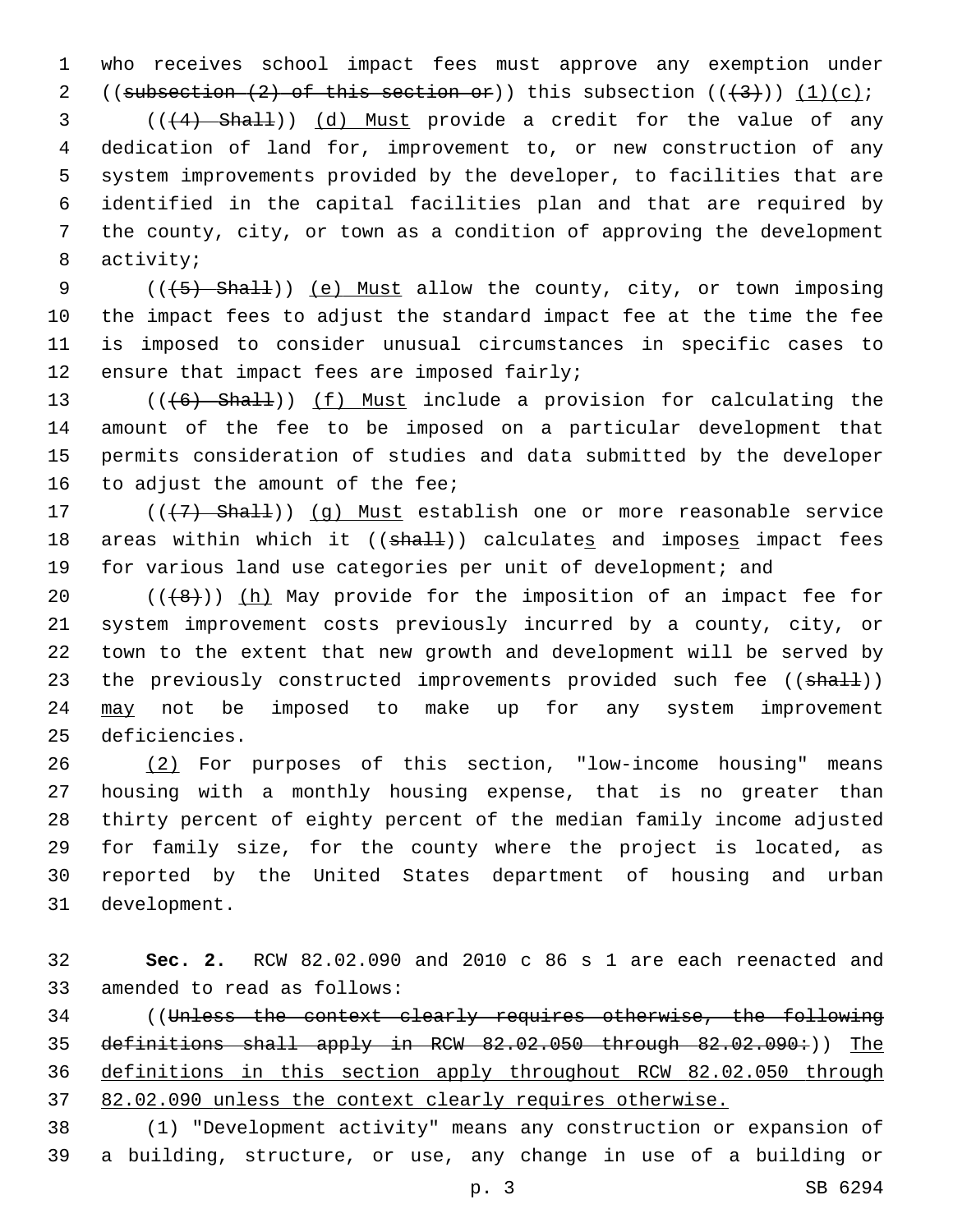structure, or any changes in the use of land, that creates additional demand and need for public facilities. "Development activity" does not include:

 (a) Buildings or structures constructed by a regional transit authority; or

 (b) Buildings or structures constructed as shelters that provide emergency housing for people experiencing homelessness, or emergency shelters for victims of domestic violence, as defined in RCW 70.123.020.9

 (2) "Development approval" means any written authorization from a county, city, or town which authorizes the commencement of 12 development activity.

 (3) "Impact fee" means a payment of money imposed upon development as a condition of development approval to pay for public facilities needed to serve new growth and development, and that is reasonably related to the new development that creates additional demand and need for public facilities, that is a proportionate share of the cost of the public facilities, and that is used for facilities that reasonably benefit the new development. "Impact fee" does not 20 include a reasonable permit or application fee.

 (4) "Owner" means the owner of record of real property, although when real property is being purchased under a real estate contract, 23 the purchaser ((shall be)) is considered the owner of the real 24 property if the contract is recorded.

 (5) "Project improvements" mean site improvements and facilities that are planned and designed to provide service for a particular development project and that are necessary for the use and convenience of the occupants or users of the project, and are not 29 system improvements. ((No)) An improvement or facility included in a capital facilities plan approved by the governing body of the county, 31 city, or town ((shall be)) is not considered a project improvement.

 (6) "Proportionate share" means that portion of the cost of public facility improvements that are reasonably related to the 34 service demands and needs of new development.

 (7) "Public facilities" means the following capital facilities owned or operated by government entities: (a) Public streets and roads; (b) publicly owned parks, open space, and recreation facilities; (c) school facilities; and (d) fire protection 39 facilities.